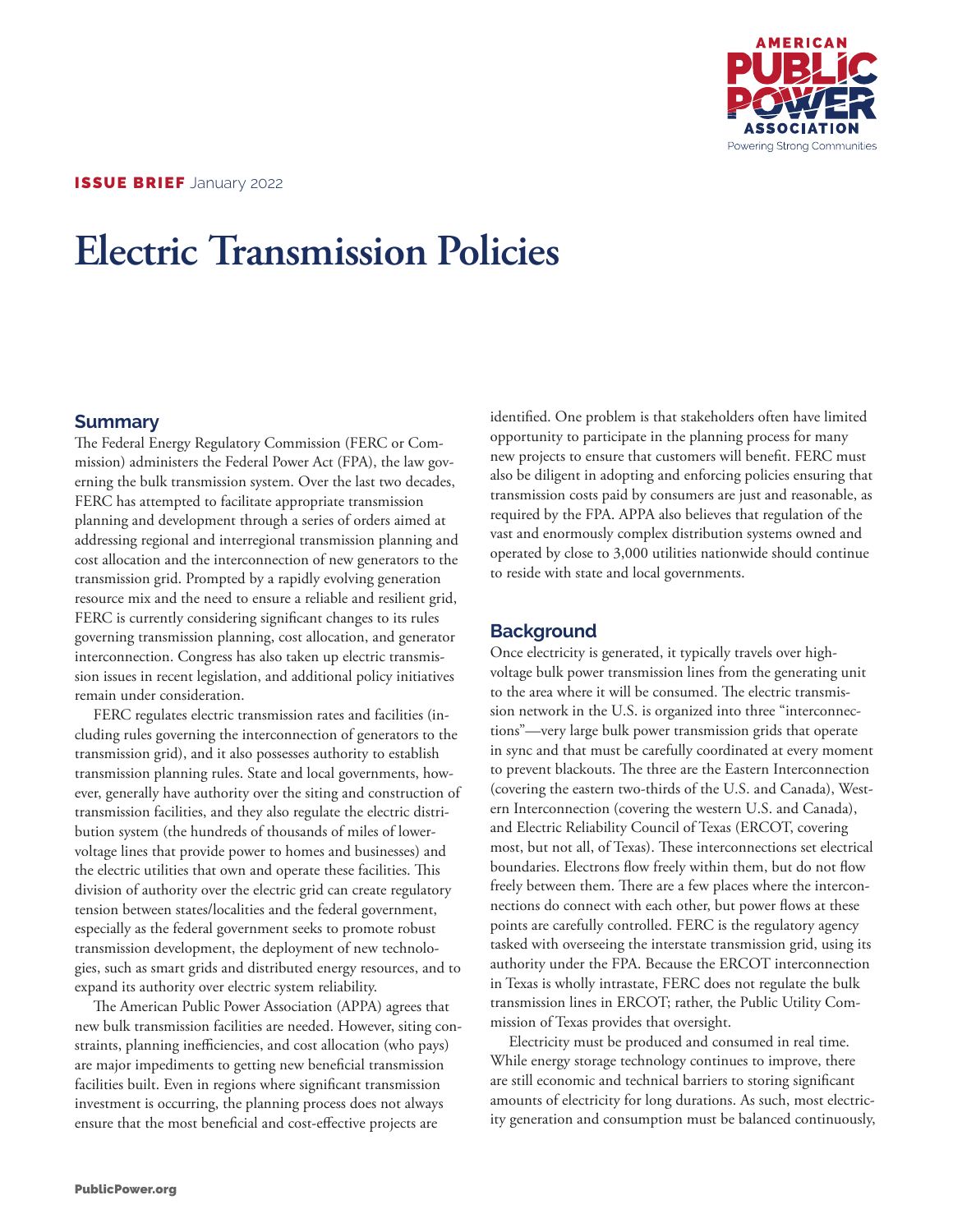or blackouts can result. Once electrons flow from the generating unit to the bulk power grid, their paths generally cannot be dictated. Electrons follow the path of "least impedance," meaning they will go where their movement meets the least resistance. The path of least impedance is determined on an instantaneous basis by the laws of physics and a complex interplay of the capacity of transmission lines to move electrons, the location of the generation, and the amount of electricity consumed by homes, factories, and businesses located at different points along the grid at that particular moment.

Specific electrons cannot be delivered to a specific place on the interconnected grid. For example, if Utility "A" buys power from the owner of Generator "B," Generator B will deliver the power to the point where the generator's plant connects to the grid and Utility A will receive the power it needs from a different point on the grid. The electrons that Utility A uses to provide power to end-use customers are likely a mix of electrons from Generator B and many other generators, all using different fuels and technologies. However, Utility A will still receive power and Generator B will still be paid. Problems with the transmission wires or multiple generator outages could impede the ability of Utility A to receive electricity, even if Generator B were operating smoothly. Thus, a regional transmission grid is like an ecosystem; everyone who uses it is affected by everyone else's actions (or lack of actions).

Consumers do not receive power directly from the transmission system. Bulk power transmission facilities transmit electricity to local electric distribution systems. Just as cars traveling on the interstate highway system need to exit and travel on a system of smaller roads to reach their destinations, lower voltage electric distribution systems interconnect with the bulk power transmission systems in their regions to deliver electricity to end-use consumers—industry, homes, and businesses. The wires at the very top of utility poles in a residential neighborhood are distributing electricity to customers (distribution wires may also be located in underground conduits). Increasingly, electricity is being generated at the distribution level by distributed energy resources (such as rooftop solar panels), increasing two-way flows on distribution wires. As mentioned earlier, these distribution systems are regulated by state and local governments.

# **Congressional and FERC Action**

Electric transmission policy issues are receiving significant attention from both Congress and FERC. The current focus on transmission arises against a backdrop of major transmission policy developments over the last 20 years, driven by federal legislation and FERC initiatives.

The Energy Policy Act of 2005 (EPAct05) made several changes to the FPA, including adding a provision for the awarding of transmission rate incentives beyond the basic rate of return granted by FERC to all owners of bulk transmission lines. In implementing this rate incentive provision, FERC scrutinizes incentive requests to ensure they are needed to address project risks and challenges, thereby reducing the potential for the unnecessary awarding of such incentives, and the resultant additional costs to electric consumers. In March 2020, however, FERC proposed to modify its electric transmission incentives policies in several ways that could make it easier for FERC-regulated transmission companies to obtain lucrative add-ons to the base rate of return. APPA filed extensive comments opposing most aspects of the proposed rule changes. In a more positive development, FERC subsequently issued a supplemental proposal that would sharply scale back one of its most problematic incentive rate mechanisms—the return bonus for participation in regional transmission organizations (RTOs) and independent system operators (ISOs). FERC is also considering incentives to promote the deployment of "grid-enhancing technologies" that allow for more efficient use of existing transmission facilities. FERC's proposed transmission incentive rule changes remain pending before the agency.

EPAct05 also instituted new federal backstop siting authority that would allow FERC to step in under certain circumstances to site transmission lines if states did not act. FERC can use this authority only in certain transmission "corridors" established by the Department of Energy (DOE). While rulings by the U.S. Courts of Appeal for the Fourth and Ninth Circuits had rendered this authority of little practical use, the Infrastructure Investment and Jobs Act, signed into law in November 2021, modified the FPA in response to the court decisions and strengthened federal backstop siting authority. Specifically, the infrastructure law clarified that FERC may invoke backstop siting authority even where a state has denied siting approval for transmission facilities within a designated transmission corridor. The law also expanded the criteria that DOE may consider in designating transmission corridors to include enhancing renewable, low-emission, or emission-free energy, reducing electricity costs for consumers, and maximizing the use of existing federal rights-of-way. Another important feature of EPAct05 was the addition of section 217(b)(4) to the FPA, which requires FERC to facilitate transmission planning that meets the reasonable needs of electric utilities serving retail customers.

Beyond legislatively directed actions, FERC has promulgated a number of rules intended to promote beneficial transmission development and establish clear procedures for interconnecting new generators. Most notably, the Commission issued Order No. 1000 in 2011, which required transmission owners to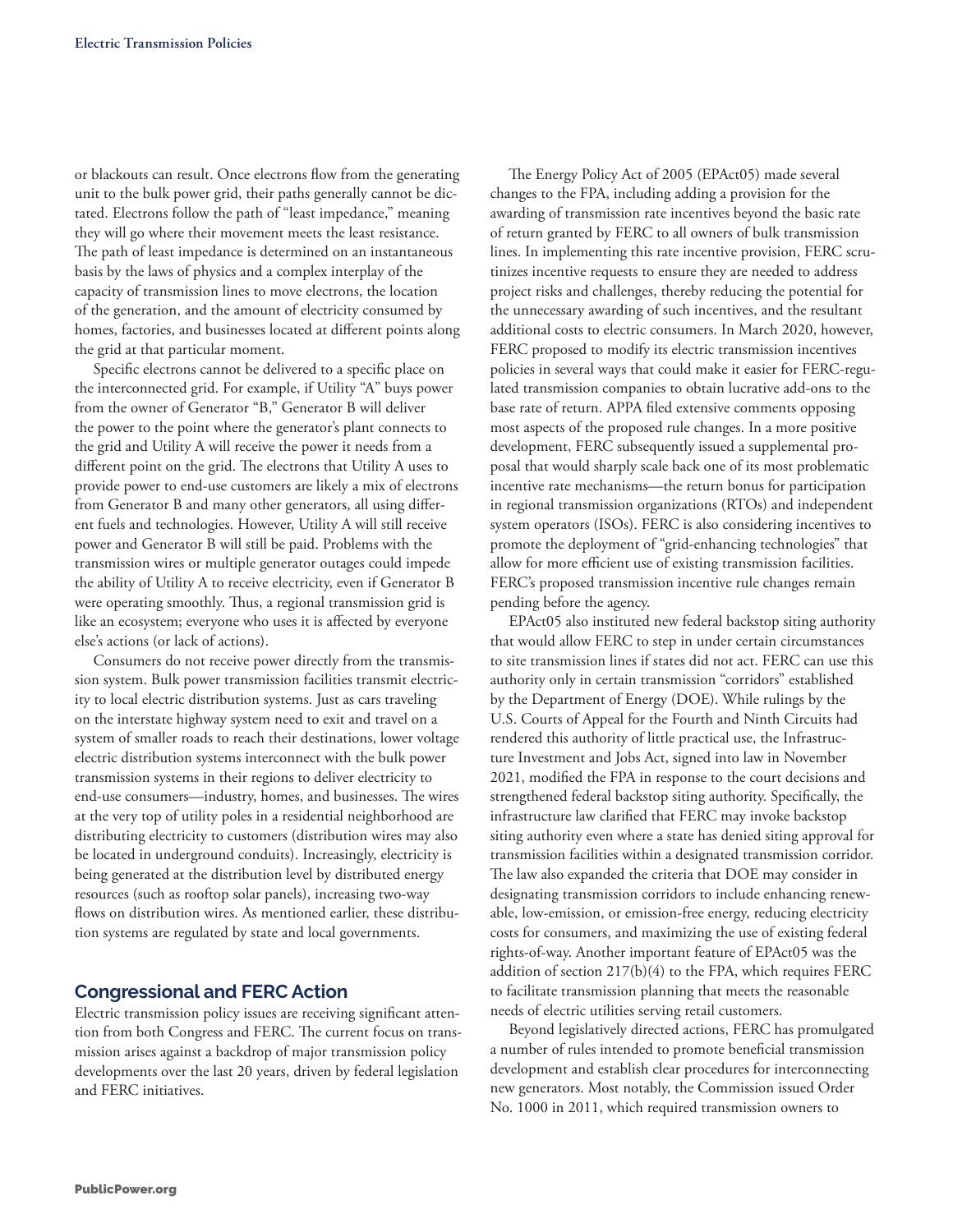participate in regional and interregional transmission planning processes with cost allocation rules for certain regionally planned projects. Regional planning processes are supposed to consider transmission needs driven by state and federal public policy requirements and allow for stakeholder participation in planning. Order No. 1000 also included provisions designed to allow non-incumbent transmission providers to compete for the right to build new transmission projects.

Prompted by a number of concerns with existing transmission planning and generator interconnection processes—particularly that these procedures have not resulted in transmission needed to accommodate an evolving resource mix—FERC issued a wide-ranging advance notice of proposed rulemaking (ANOPR) in July 2021 soliciting comments on numerous aspects of its transmission planning, cost allocation, and generator interconnection rules. FERC also established a FERC-State task force on transmission issues in conjunction with the ANOPR proceeding. The task force includes all the FERC commissioners and commissioners from ten state public utility commissions. Key issues under consideration in the ANOPR proceeding include: (1) whether transmission planning should focus more on anticipated future generation, including growth in renewables; (2) whether the transmission planning and generator interconnection processes should be more closely coordinated; (3) how to improve interregional transmission planning; (4) potential changes to FERC's rules for allocating the costs of transmission facilities; and (5) whether greater oversight and transparency are needed for transmission planning processes. FERC received hundreds of comments in response to the ANOPR, and FERC Chairman Richard Glick has said he would like FERC to issue proposed rule changes early in 2022.

Another perennially important FERC policy issue is the Commission's approach to setting the allowed return on equity (ROE) included in cost-based electric transmission rates. Unfortunately, the Commission's policies for setting the base ROE for transmission assets have been in a state of flux for several years. In recent orders establishing the ROE to be used in setting rates for transmission owners in the Midcontinent Independent System Operator region, FERC sought to clarify its ROE policy, although it remains to be seen whether this will be the final word on the issue.

Congressional Democrats and the Biden administration view building significant amounts of new transmission as pivotal to expanding the use of renewable generation and achieving their climate goals. In addition to the revisions to the federal backstop siting provisions of the FPA, the Infrastructure Investment and Jobs Act includes \$2.5 billion to fund a new DOE program that would allow the agency to serve as an anchor tenant for certain new or upgraded transmission lines.

The Build Back Better Act, which passed the U.S. House of Representatives in November 2021, included the creation of an investment tax credit (ITC) for high-voltage transmission lines. Similarly, in 2021, Senator Martin Heinrich (D-NM) and Representatives Steven Horsford (D-NV) and Susie Lee (D-NV) introduced the Electric Power Infrastructure Improvement Act (S. 1016/H.R. 2406) to create an ITC for high-voltage transmission facilities that deliver power produced offshore or in a rural area.

The main policy areas involving transmission are:

## **Regional Planning**

FERC is considering potential changes to its rules governing regional and interregional transmission planning. APPA generally agrees that it is worthwhile to explore potential improvements in transmission planning, such as a greater emphasis on identifying anticipated future generation. Planning for anticipated generation, however, should not be overly speculative and should focus on generation that is likely to be added to the transmission system based on the resource plans of load serving entities (LSEs), consistent with the requirements of FPA section 217(b)(4). Any reforms adopted by FERC, moreover, should allow for regional flexibility that permits existing regional planning and differences to be taken into account. Transmission projects approved for regional cost allocation must be the result of a coordinated, open, and transparent regional planning process, as required by FERC's Order No. 1000.

#### **Transmission for Renewables**

Renewable generation sites are often located far from population centers, making new and longer transmission lines necessary to access that generation. However, because the wind does not always blow, and the sun does not always shine, other types of generation or demand-side resources must be available to balance out those intermittent resources—or else the lights could go out due to an imbalance of energy on the grid. This makes it even more important to plan regional transmission facilities based on the actual resource plans and needs of LSEs in the region. Transmission planning reforms must ensure a level playing field for all types of resources. Further, transmission planning processes should not be based on overly speculative assumptions about where renewable generation is likely to be built.

## **Siting**

States have a major role in siting new transmission. Public opposition to the siting of new lines is the most significant hurdle to getting necessary transmission built. On federal lands, the many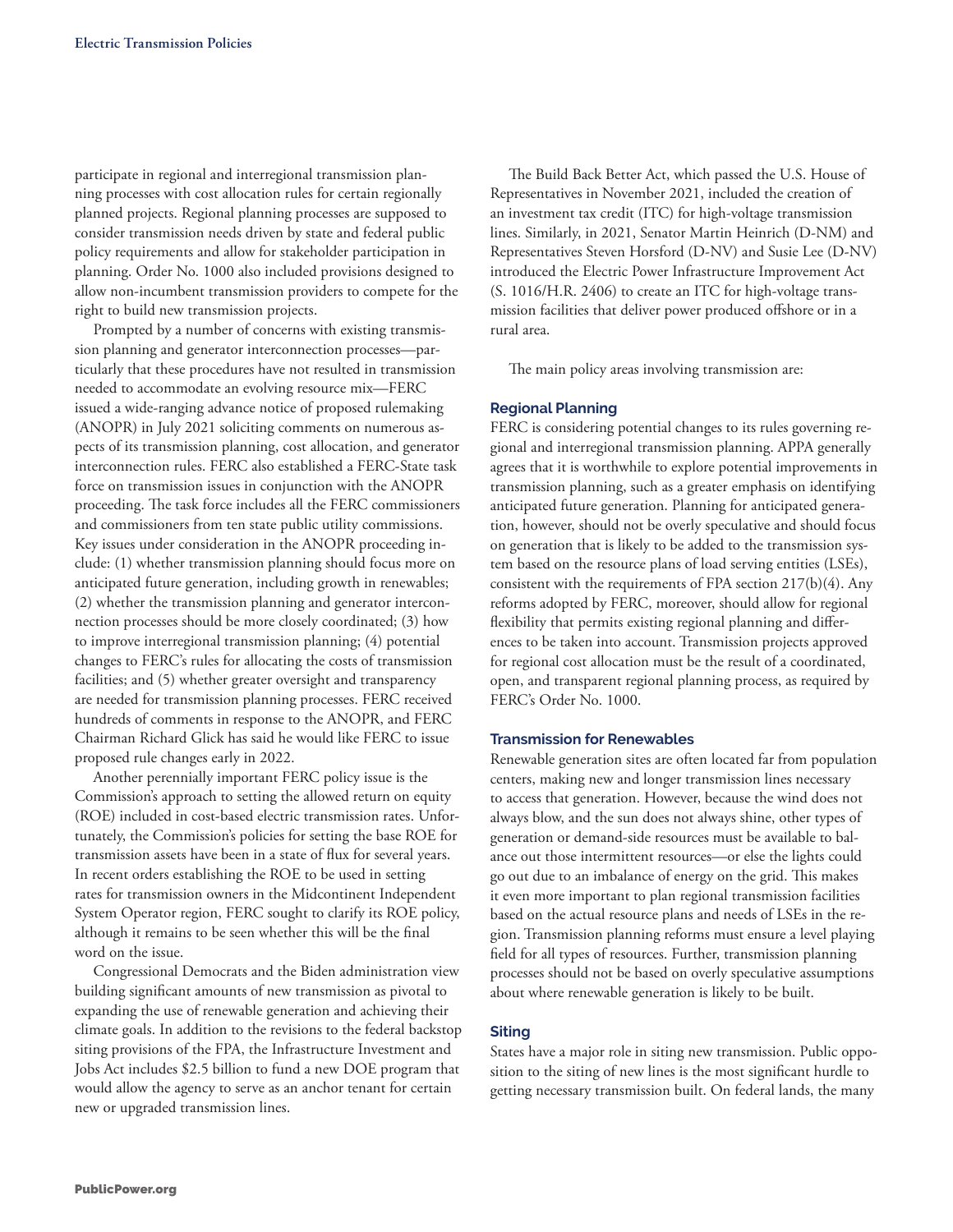approvals needed from different federal entities can also create very substantial delays. It is not yet clear how newly strengthened federal backstop authority will impact transmission project siting challenges.

## **Generator Interconnection**

FERC has adopted rules to govern the process by which generators interconnect to the transmission system, including procedures to identify transmission system upgrades that a new generator may need to fund in order to interconnect. To a significant degree, the generator interconnection process is separate from the transmission planning process. The rapid evolution of the generation resource mix has strained FERC's existing generator interconnection framework in some regions, with prospective generators waiting lengthy periods in the interconnection "queue" as transmission providers seek to analyze proposed interconnections and determine the scope and cost of any transmission system upgrades needed to accommodate the new generation. The process is complicated by the submission of many speculative interconnection requests. APPA agrees that improvements to FERC's current generator interconnection rules may be appropriate, such as operating the transmission planning and generator interconnection processes in a more coordinated fashion. FERC, however, should not adopt a blanket move away from the current rule in RTO/ISO regions that generators bear cost responsibility for the transmission system upgrades required to accommodate their interconnection requests. APPA also supports policies to reduce speculative interconnection requests.

#### **Cost Allocation**

Who pays for a new transmission line also is a very difficult issue, as there may be benefits to bringing transmission lines onto the grid that are hard to quantify or that may extend beyond the immediate beneficiaries. This is because the grid is like a large machine, which in some cases, can often be improved by making small additions and improvements to one part. Disagreement can also arise over allocating the costs of facilities needed for generation to meet a particular state's policy choices, such as transmission for offshore wind facilities. APPA believes that a plausible reason should exist to believe that the benefits received from a regionally allocated transmission project will be roughly commensurate with the costs to be assigned. Moreover, in allocating regional transmission costs, FERC should be sensitive to differences in state policies.

## **Rising Transmission Costs**

In some regions, particularly those in which RTOs and ISOs supervise transmission system operation and planning, transmission costs have risen rapidly over the past several years, imposing a significant burden on transmission customers, including many public power utilities. While there are legitimate reasons for many of these costs, such as accommodating new renewable generation and upgrading aging infrastructure, APPA believes that FERC must be diligent in adopting and enforcing policies that ensure transmission rates are reasonable. FERC should ensure, for example, that proposed transmission projects receive adequate scrutiny in regional transmission planning processes and that the authorized equity returns included in cost-based transmission rates are not excessive. Incentives must be carefully designed to encourage beneficial transmission investment and should not be greater than needed to achieve the desired result.

#### **Joint Ownership**

Some of the problems involved in regional planning, transmission cost, siting, and cost allocation could be mitigated if new transmission lines were jointly owned, with some partial ownership by public power utilities where feasible. Joint ownership opportunities for public power utilities in new transmission projects can help ensure projects are in the best interest of consumers, can help keep costs affordable, and can bolster state and local support for projects. While there are areas of the country in which joint ownership is common, it is the exception rather than the rule in others, generally because of resistance by incumbent transmission owners. APPA believes FERC should use its authority under the FPA to encourage and promote the joint ownership of transmission systems in RTO and non-RTO regions.

## **APPA Position**

Significant impediments to getting needed transmission built include siting challenges, planning process deficiencies, and disputes over how the cost of new facilities should be allocated among customers. To help address these concerns, as many regional electricity stakeholders as possible should be included in the planning and ownership of transmission lines, including public power utilities, and regional transmission planning should focus on the resource plans of LSEs, as FPA section 217(b)(4) directed. APPA supports legislative and regulatory efforts to implement these requirements in existing regional and interregional transmission planning processes. Congress should also encourage and support joint ownership of transmission and eliminate financial barriers to such ownership, such as private-use restrictions on tax-exempt financing. In addition, APPA believes that the regulation of distribution systems should continue to reside exclusively with state and local governments.